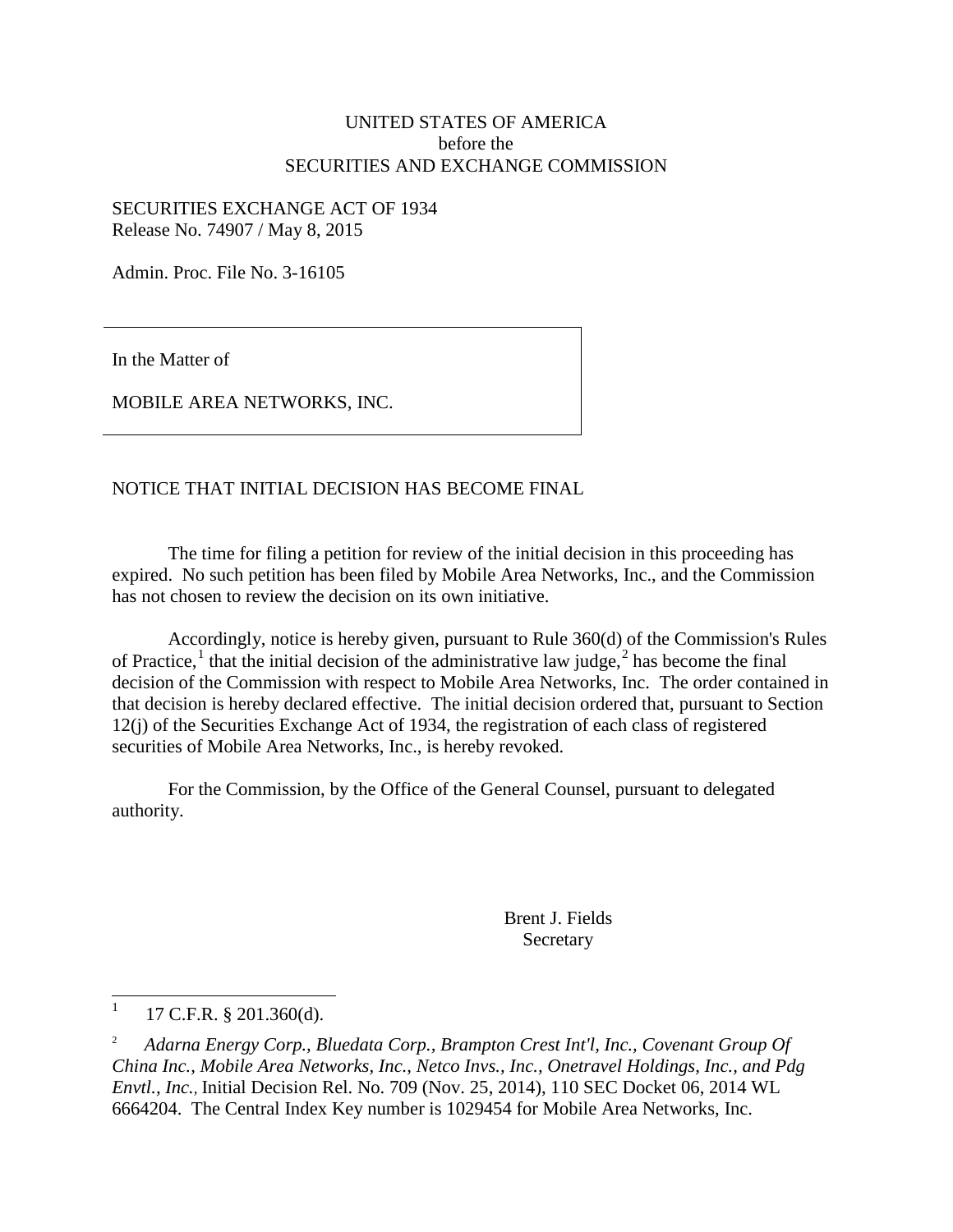# INITIAL DECISION RELEASE NO. 709 ADMINISTRATIVE PROCEEDING File No. 3-16105

# UNITED STATES OF AMERICA Before the SECURITIES AND EXCHANGE COMMISSION Washington, D.C. 20549

In the Matter of

 $\overline{\phantom{a}}$ 

ADARNA ENERGY CORPORATION, BLUEDATA CORPORATION, BRAMPTON CREST INTERNATIONAL, INC., COVENANT GROUP OF CHINA INC., MOBILE AREA NETWORKS, INC., NETCO INVESTMENTS, INC., ONETRAVEL HOLDINGS, INC., and PDG ENVIRONMENTAL, INC.

INITIAL DECISION GRANTING DIVISION OF ENFORCEMENT'S MOTION FOR SUMMARY DISPOSITION AS TO MOBILE AREA NETWORKS, INC.

November 25, 2014

- APPEARANCES: Thomas Bednar and David S. Frye for the Division of Enforcement, Securities and Exchange Commission
- BEFORE: James E. Grimes, Administrative Law Judge

### **SUMMARY**

This Initial Decision grants the Division of Enforcement's Motion for Summary Disposition and revokes the registration of the registered securities of Respondent Mobile Area Networks, Inc.<sup>1</sup> The revocation is based on Mobile's failure to timely file required periodic reports with the Securities and Exchange Commission.

## **INTRODUCTION**

On September 15, 2014, the Commission initiated this proceeding with an Order Instituting Administrative Proceedings (OIP) pursuant to Section 12(j) of the Securities Exchange Act of 1934. The OIP alleges that Mobile has a class of securities registered with the Commission pursuant to Exchange Act Section 12(g) and has repeatedly failed to file timely periodic reports with the Commission, in violation of Exchange Act Section 13(a) and Rules 13a-1 and 13a-13. OIP at 2-3.

<sup>&</sup>lt;sup>1</sup> The proceeding has ended against the other Respondents named in the caption. *See Adarna Energy Corp.*, Initial Decision Release No. 699, 2014 SEC LEXIS 4000 (Oct. 23, 2014).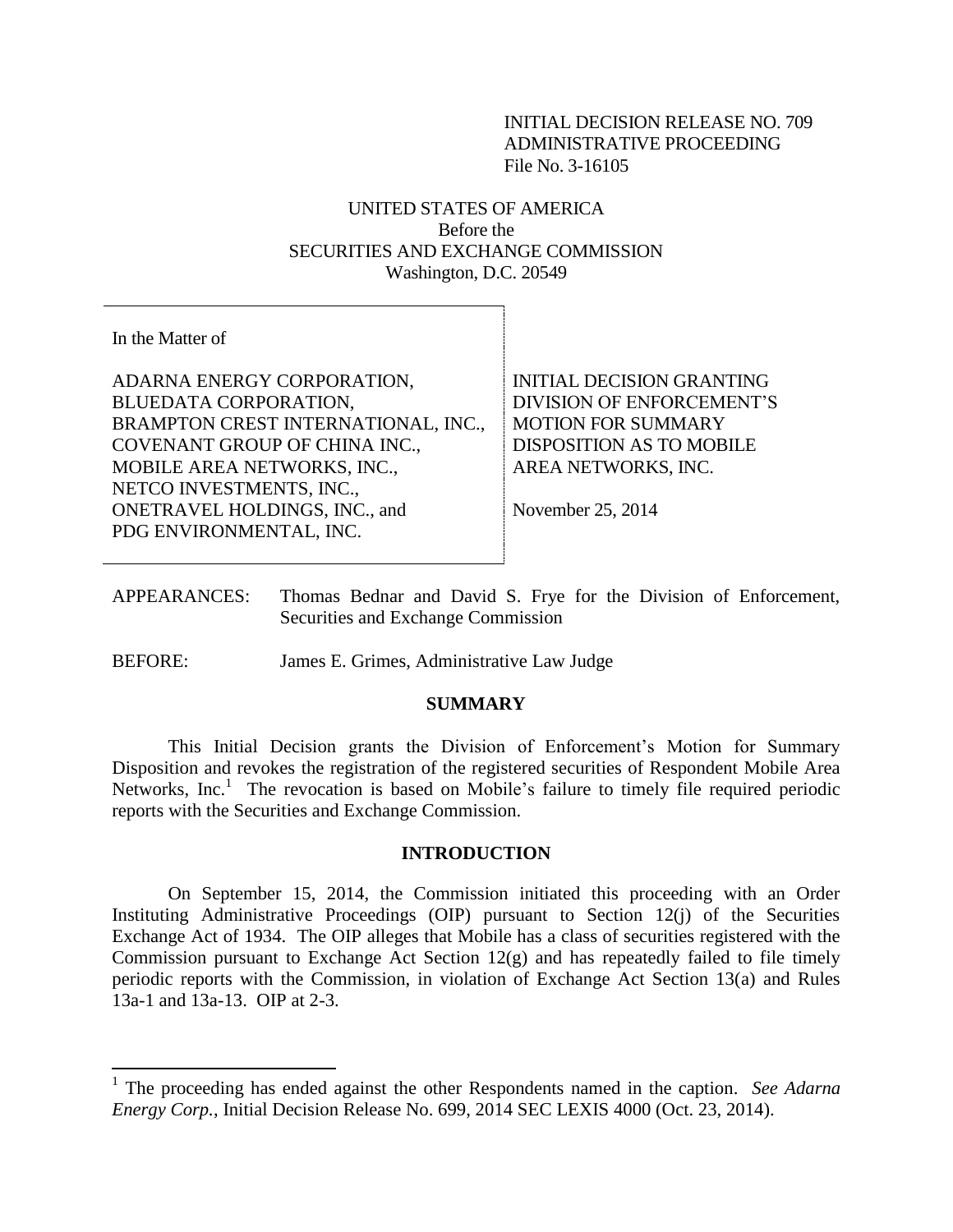#### **PROCEDURAL HISTORY**

Following Mobile's failure to file an Answer by September 30, 2014, I directed Mobile to show cause by October 10, 2014, why it should not be deemed in default and have the proceeding determined against it. *Adarna Energy Corp.*, Admin. Proc. Rulings Release No. 1871, 2014 SEC LEXIS 3705 (Oct. 1, 2014). I also ordered a prehearing conference be held on October 10, 2014. *Id.* 

Mobile neither showed cause for failure to Answer nor appeared at the telephonic prehearing conference on October 10, 2014. During the prehearing conference, however, the Division reported that Mobile had recently filed deficient forms 10-K and 10-Q. As a result, I ordered the Division to file a memorandum or motion for summary disposition by October 31, 2014, explaining whether Mobile had filed all of its overdue reports and whether the reports were deficient. *Adarna Energy Corp.*, Admin. Proc. Rulings Release No. 1905, 2014 SEC LEXIS 3817 (Oct. 10, 2014). I also ordered that any opposition to the motion for summary disposition would be due on November 21, 2014. *Id.* The Division filed a Motion for Summary Disposition, Declaration of David S. Frye in Support of Division's Motion, and fifteen exhibits on October 31, 2014.<sup>2</sup> The Division requests that the registration of Mobile's securities be revoked. Mot. at 8-17. As of the date of this Initial Decision, Mobile has not filed an opposition to the Motion.

This Initial Decision is based on the Division's Motion as well as Mobile's EDGAR filings, of which I take official notice pursuant to Rule of Practice 323. 17 C.F.R. § 201.323. I deem admitted the OIP's allegations, which Mobile has not denied. 17 C.F.R. § 201.220(c).

# **FINDINGS OF FACT**

Mobile, Central Index Key No. 1029454, is a Florida corporation located in Sanford, Florida, with a class of securities registered with the Commission pursuant to Exchange Act Section 12(g). As of the date of the OIP, Mobile had not filed any periodic reports since it filed a Form 10-Q for the period ended March 31, 2012, which reported a net loss of \$96,998 for the prior three months. OIP at 2. As of September 5, 2014, Mobile's common stock was quoted on OTC Link, had six market makers, and was eligible for the "piggyback" exception of Exchange Act Rule 15c2-11(f)(3). *Id*.; Ex. 3. In addition to its repeated failures to file timely periodic reports, as a result of its failure to maintain a valid address on file with the Commission as required by Commission rules, Mobile did not receive a delinquency letter sent to it by the Commission's Division of Corporation Finance on March 3, 2014, requesting compliance with its periodic filing obligations. OIP at 3; Mot. at 2-3; Ex. 4.

Beginning on September 29, 2014, Mobile began filing its delinquent periodic reports. *See* Mobile June 2012 Form 10-Q; Ex. 9 at 2. On October 24, 2014, Mobile made its first timely

 $\overline{a}$ 

<sup>&</sup>lt;sup>2</sup> Alternatively, the Division moves for an order of default revoking Mobile's securities. Given Mobile's failure to Answer, appear at the prehearing conference, and respond to the Division's Motion for Summary Disposition, a default may be entered. 17 C.F.R. § 201.155(a)(1)-(2). I resolve this matter, however, by summary disposition.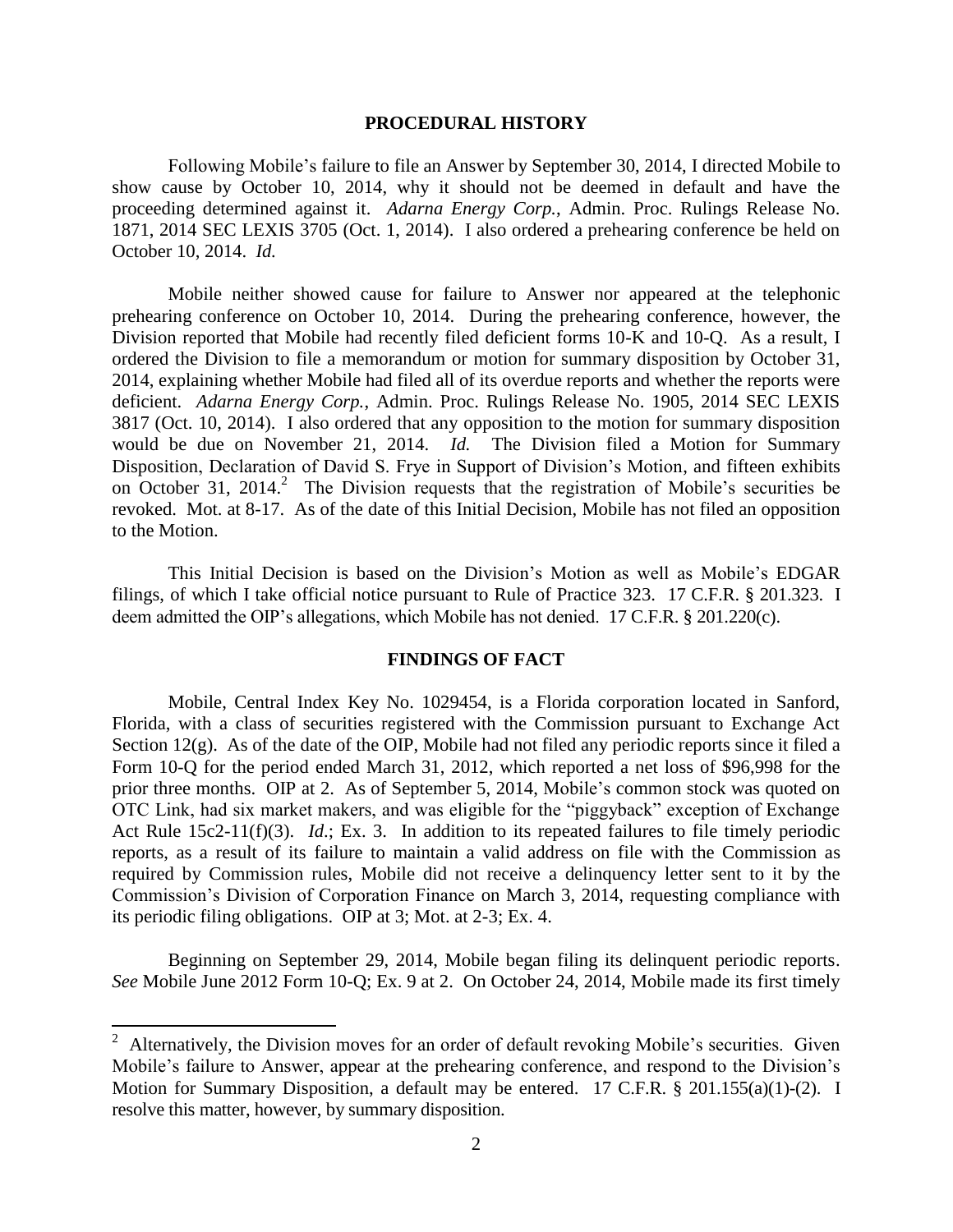periodic filing by filing a Form 10-Q for the period ended September 30, 2014. Mobile September 2014 Form 10-Q; Ex. 9 at 3.

Mobile's recent filings are materially deficient. The filed overdue Forms 10-K for 2012 and 2013 do not include audited financial statements as required by Rules 3-01 and 3-02 of Exchange Act Regulation S-X, 17 C.F.R. § 210.3-01, .3-02. *See* Mobile 2012, 2013 Forms 10-K. Similarly, at least five of the financial statements included in Mobile's overdue Forms 10-Q have not been reviewed by an independent public accountant as required by Rule 10-01(d) of Regulation S-X, 17 C.F.R.  $\frac{1}{2}$  210.10-01(d).<sup>3</sup> Although the Division highlighted these deficiencies in its motion for summary disposition, *see* Mot. at 4, Mobile has not disputed their existence.

## **CONCLUSIONS OF LAW**

Rule of Practice 250(b) authorizes me to grant a motion for summary disposition where there is no genuine issue of material fact and the party making the motion is entitled to summary disposition as a matter of law. 17 C.F.R. § 201.250(b). The Commission has held that "summary disposition is appropriate in proceedings . . . brought pursuant to Exchange Act Section 12(j), where the issuer has not disputed the facts that constitute the violation." *Citizens Capital Corp*., Release No. 67313, 2012 WL 2499350, \*8 (June 29, 2012). Here, the Division has indisputably established Mobile's delinquent filing history and Mobile has failed to rebut the Division's case. Summary disposition is thus appropriate.

Exchange Act Section 13(a) and Rules 13a-1 and 13a-13 require public corporations to file annual and quarterly reports with the Commission. "Compliance with those requirements is mandatory and may not be subject to conditions from the registrant." *America's Sports Voice, Inc.*, Exchange Act Release No. 55511, 2007 SEC LEXIS 1241, at \*12 (Mar. 22, 2007), *recons. denied*, Exchange Act Release No. 55867, 2007 SEC LEXIS 1239 (June 6, 2007). Scienter is not required to establish violations of Exchange Act Section 13(a) and Rules 13a-1 and 13a-13. *See SEC v. McNulty*, 137 F.3d 732, 740-41 (2d Cir. 1998); *SEC v. Wills*, 472 F. Supp. 1250, 1268 (D.D.C. 1978). There is no genuine issue of material fact that Mobile failed to file timely periodic reports. As a result, Mobile violated Exchange Act Section 13(a) and Rules 13a-1 and 13a-13.

 $\overline{\phantom{a}}$ 

 $3$  Mobile's Form 10-K for fiscal year ended December 31, 2012, contains a note that Mobile chose "to not have an annual audit or quarterly review performed by our independent public accountant in 2012." Mobile December 2012 Form 10-K at 3. Five of the overdue Forms 10-Q specifically state in the "Notes to Financial Statements" that "these financial statements have not been reviewed by the Company's independent accounting firm." *See* Mobile June 2012 Form 10-Q at 6; September 2012 Form 10-Q at 4; June 2013 Form 10-Q at 6; September 2013 Form 10-Q at 6; June 2014 Form 10-Q at 6.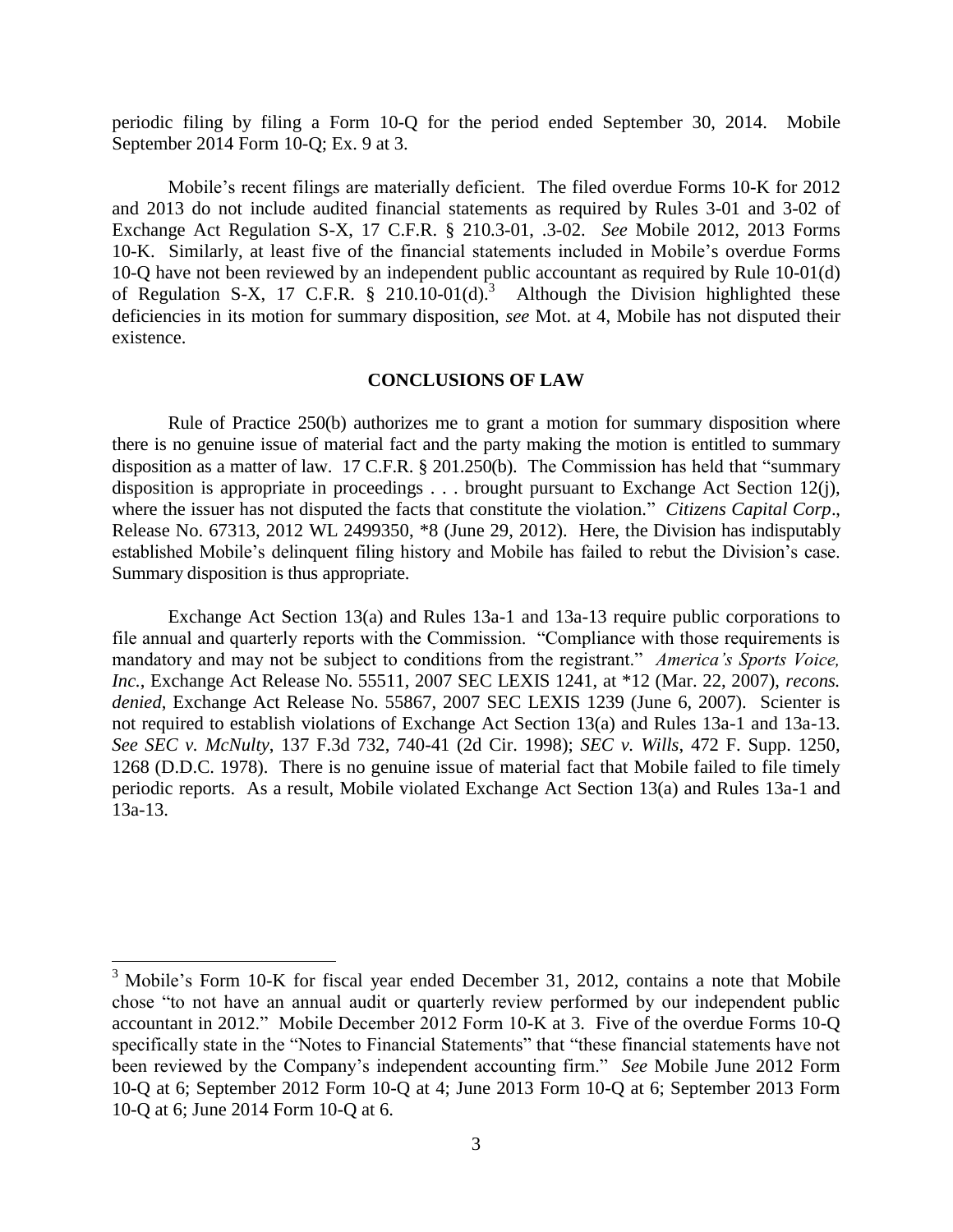#### **SANCTIONS**

Under Exchange Act Section 12(j), the Commission is authorized, "as it deems necessary or appropriate for the protection of investors," to revoke the registration of a security or suspend for a period not exceeding twelve months if it finds, after notice and an opportunity for hearing, that the issuer of the security has failed to comply with any provision of the Exchange Act or rules thereunder. In proceedings pursuant to Exchange Act Section 12(j) against issuers that violated Exchange Act Section 13(a) and Rules 13a-1 and 13a-13, the determination "of what sanctions will ensure that investors will be adequately protected . . . turns on the effect on the investing public, including both current and prospective investors, of the issuer's violations, on the one hand, and the Section 12(j) sanctions, on the other hand." *Gateway Int'l Holdings, Inc.*, Exchange Act Release No. 53907, 2006 SEC LEXIS 1288, at \*19 (May 31, 2006). The Commission "consider[s], among other things, the seriousness of the issuer's violations, the isolated or recurrent nature of the violations, the degree of culpability involved, the extent of the issuer's efforts to remedy its past violations and ensure future compliance, and the credibility of its assurances, if any, against further violations." *Id.* at \*19-20.

Mobile's failure to file timely and complete periodic reports is serious because it violates a central provision of the Exchange Act. The purpose of periodic reporting is "to supply investors with current and accurate financial information about an issuer so that they may make sound [investment] decisions." *Gateway Int'l Holdings, Inc*., 2006 SEC LEXIS 1288, at \*26. The reporting requirements are the primary tool that Congress fashioned for the protection of investors from negligent, careless, and deliberate misrepresentations in the sale of securities. *SEC v. Beisinger Indus. Corp.*, 552 F.2d 15, 18 (1st Cir. 1977). Mobile's violations are also recurrent in that it has repeatedly failed to file timely periodic reports, and at the institution of this proceeding had completely failed to file nine consecutive, overdue periodic reports. *See Nature's Sunshine Prods., Inc.*, Exchange Act Release No. 59268, 2009 SEC LEXIS 81, at \*20 (Jan. 21, 2009) (respondent failed to file seven required periodic reports due over a two-year period); *Impax Labs., Inc.*, Exchange Act Release No. 57864, 2008 SEC LEXIS 1197, at \*25-26 (May 23, 2008) (respondent's failure to make eight filings over an eighteen-month period considered recurrent).

Mobile is culpable because although it knew of its reporting obligations, it did not file a single required Form 12b-25 "disclos[ing] . . . its inability to" timely file the omitted reports "and the reasons therefor." *See* 17 C.F.R. § 240.12b-25. Instead, Mobile repeatedly disregarded its reporting obligations and did not attempt to return to compliance until it was confronted with an enforcement action.

As noted, Mobile's recent filings are deficient. Even if, however, Mobile's recent filings were not materially deficient, the circumstances here would warrant revocation. *See Absolute Potential, Inc.*, Exchange Act Release No. 71866, 2014 SEC LEXIS 1193, at \*28 (Apr. 4, 2014) ("[E]ven if an issuer has filed all delinquent periodic reports, revocation can be appropriate, particularly when . . . the delinquencies continued for an extended period without adequate explanation." (internal quotation marks omitted; omission in original)). Mobile has not participated in the proceeding in any manner and has not addressed its purported efforts to remedy its past violations or to make any assurances against further violations. "A sanction